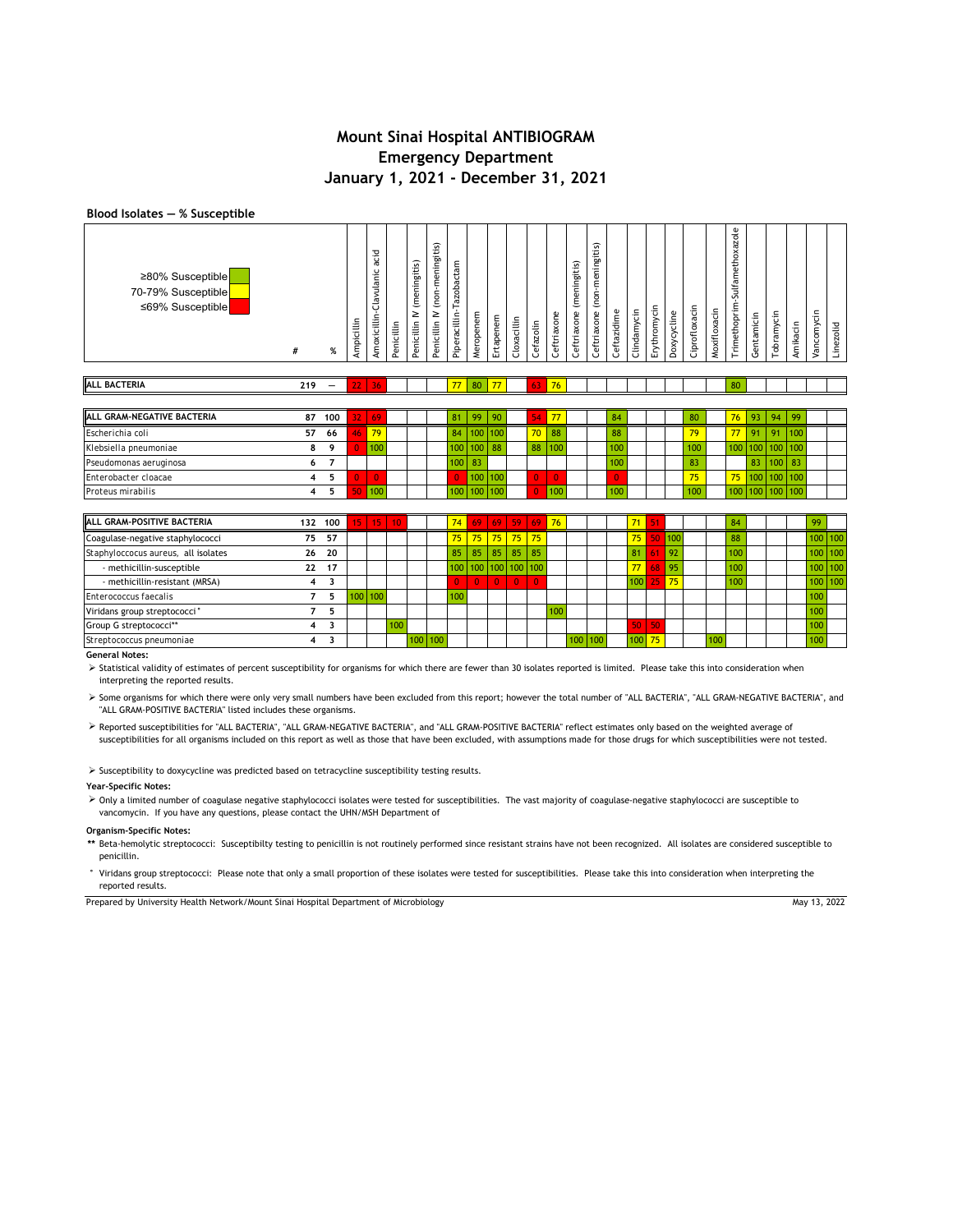### **Respiratory Isolates ― % Susceptible**

| ≥80% Susceptible<br>70-79% Susceptible<br>≤69% Susceptible | #  | %                        | Ampicillin | acid<br>Amoxicillin-Clavulanic | Penicillin | (meningitis)<br>Penicillin IV | (non-meningitis)<br>Penicillin IV | Piperacillin-Tazobactam | Meropenem    | Ertapenem      | Cloxacillin    | Cefazolin      | Ceftriaxone | Ceftazidime | Clindamycin  | Erythromycin   | Doxycycline        | Ciprofloxacin | Moxifloxacin | Trimethoprim-Sulfamethoxazole | Gentamicin | Tobramycin | Amikacin | Vancomycin | Linezolid |
|------------------------------------------------------------|----|--------------------------|------------|--------------------------------|------------|-------------------------------|-----------------------------------|-------------------------|--------------|----------------|----------------|----------------|-------------|-------------|--------------|----------------|--------------------|---------------|--------------|-------------------------------|------------|------------|----------|------------|-----------|
| <b>ALL BACTERIA</b>                                        | 13 | $\overline{\phantom{0}}$ | 8          | $\overline{\mathbf{8}}$        |            |                               |                                   | 69                      | 69           | 31             |                | 31             | 23          |             |              |                |                    |               |              | 42                            |            |            |          |            |           |
|                                                            |    |                          |            |                                |            |                               |                                   |                         |              |                |                |                |             |             |              |                |                    |               |              |                               |            |            |          |            |           |
| ALL GRAM-NEGATIVE BACTERIA                                 |    | 5 100                    |            |                                |            |                               |                                   | 100                     | 100          |                |                |                |             | 100         |              |                |                    | 20            |              |                               | 100        | 20         | 60       |            |           |
| Pseudomonas aeruginosa                                     | 5. | 100                      |            |                                |            |                               |                                   | 100                     | 100          |                |                |                |             | 100         |              |                |                    | 20            |              |                               | 100        | 20         | 60       |            |           |
|                                                            |    |                          |            |                                |            |                               |                                   |                         |              |                |                |                |             |             |              |                |                    |               |              |                               |            |            |          |            |           |
| ALL GRAM-POSITIVE BACTERIA                                 | 8  | 100                      | 13         | 13                             | 13         |                               |                                   | 50                      | 50           | 50             | 38             | 50             | 38          |             | 38           | 38             |                    |               |              | 71                            |            |            |          | 75         |           |
| Staphyloccocus aureus, all isolates                        |    | 50                       |            |                                |            |                               |                                   | 75                      | 75           | 75             | 75             | 75             |             |             | 50           | 50             | $\blacksquare$ 100 |               |              | 100                           |            |            |          | 100        | 100       |
| - methicillin-susceptible                                  | ٦  | 38                       |            |                                |            |                               |                                   | 100                     | 100          | 100            | 100 100        |                |             |             | 67           | 67             | 100                |               |              | 100                           |            |            |          | 100        | 100       |
| - methicillin-resistant (MRSA)                             |    | 13                       |            |                                |            |                               |                                   | $\overline{0}$          | $\mathbf{0}$ | $\overline{0}$ | $\overline{0}$ | $\overline{0}$ |             |             | $\mathbf{0}$ | $\overline{0}$ | 100                |               |              | 100                           |            |            |          | 100        | 100       |
| Mycobacterium tuberculosis complex                         | 2  | 25                       |            |                                |            |                               |                                   |                         |              |                |                |                |             |             |              |                |                    |               |              |                               |            |            |          |            |           |
| Coagulase-negative staphylococci                           | 1  | 13                       |            |                                |            |                               |                                   | $\mathbf{0}$            | $\mathbf{0}$ | $\overline{0}$ | $\overline{0}$ | $\overline{0}$ |             |             | $\mathbf{0}$ | $\overline{0}$ | $\overline{0}$     |               |              | 100                           |            |            |          | 100        | 100       |
| Streptococcus pneumoniae                                   |    | 13                       |            |                                |            |                               | 100 100                           |                         |              |                |                |                |             |             | 100          | 100            |                    |               | 100          |                               |            |            |          | 100        |           |
| General Notes                                              |    |                          |            |                                |            |                               |                                   |                         |              |                |                |                |             |             |              |                |                    |               |              |                               |            |            |          |            |           |

**General Notes:**

> Statistical validity of estimates of percent susceptibility for organisms for which there are fewer than 30 isolates reported is limited. Please take this into consideration when interpreting the reported results.

 Some organisms for which there were only very small numbers have been excluded from this report; however the total number of "ALL BACTERIA", "ALL GRAM-NEGATIVE BACTERIA", and "ALL GRAM-POSITIVE BACTERIA" listed includes these organisms.

> Reported susceptibilities for "ALL BACTERIA", "ALL GRAM-NEGATIVE BACTERIA", and "ALL GRAM-POSITIVE BACTERIA" reflect estimates only based on the weighted average of susceptibilities for all organisms included on this report as well as those that have been excluded, with assumptions made for those drugs for which susceptibilities were not tested.

 $\triangleright$  Susceptibility to doxycycline was predicted based on tetracycline susceptibility testing results.

Prepared by University Health Network/Mount Sinai Hospital Department of Microbiology

May 13, 2022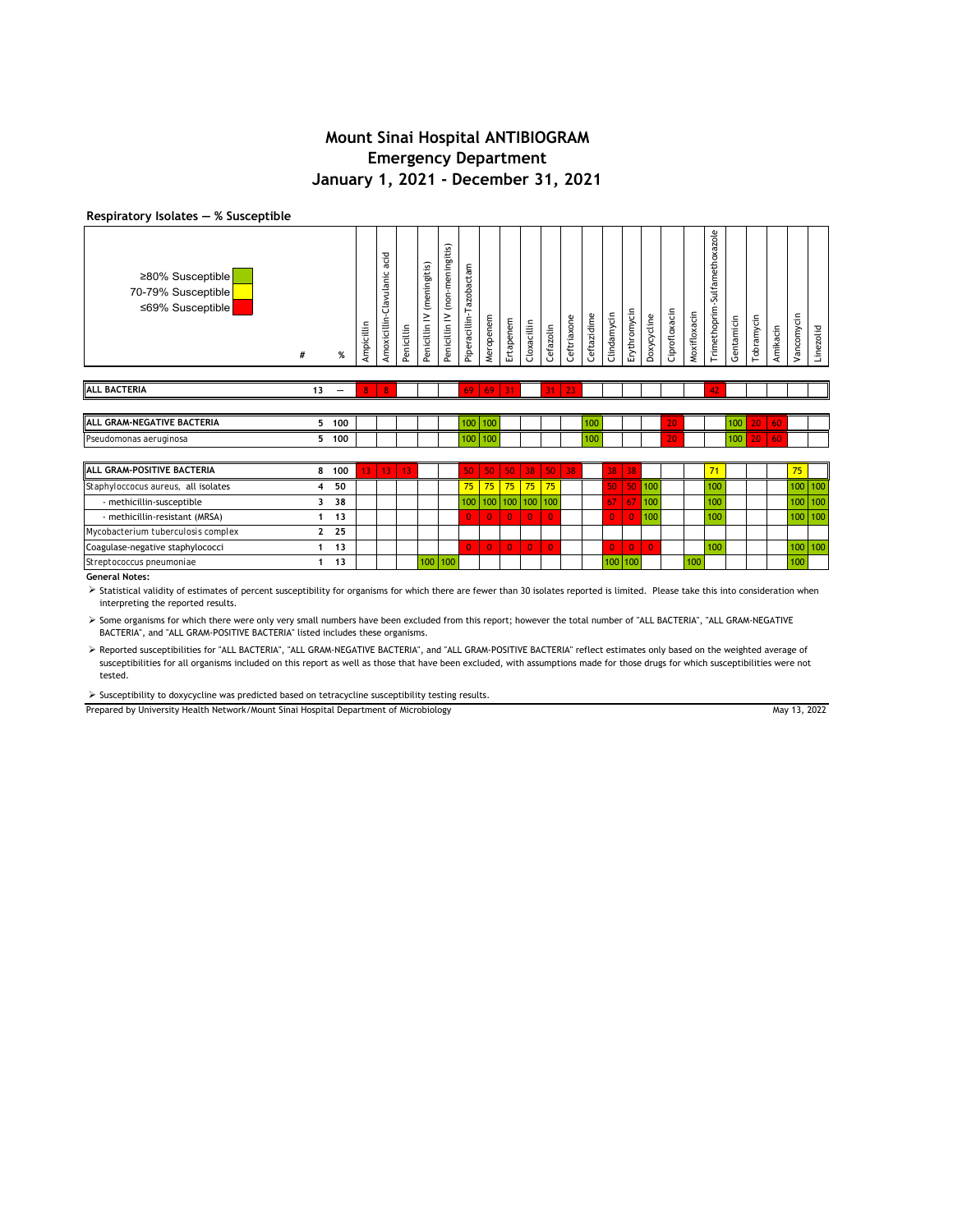### **Skin, Wound and Abscess Isolates ― % Susceptible**

| IALL GRAM-NEGATIVE BACTERIA | 36 | 100 | 25      |                  | 100 <sup>1</sup> |         |  | 29               | 78 <sup>1</sup>  |  | 94                      | 42           | $100$ 69                       |             | -69              |  |
|-----------------------------|----|-----|---------|------------------|------------------|---------|--|------------------|------------------|--|-------------------------|--------------|--------------------------------|-------------|------------------|--|
| Pseudomonas aeruginosa      | 18 | 50  |         |                  | $100$   $100$    |         |  |                  | 100 <sup>1</sup> |  | 100 <sub>1</sub>        |              |                                | $100$   100 | 100 <sub>1</sub> |  |
| Enterobacter cloacae        |    | 11  |         |                  |                  | 100 100 |  |                  |                  |  | 100                     | <b>150 N</b> | $\blacksquare$ 100   100   100 |             |                  |  |
| Escherichia coli            |    | 11  |         |                  | 100              |         |  | $75 -$           | 75               |  | 75 <sub>1</sub>         | 75           | 100                            |             |                  |  |
| Proteus mirabilis           |    | 11  | 100 100 | $100$ 100        |                  |         |  | 100 <sup>1</sup> | 100              |  | $100 \mid 100 \mid 100$ |              |                                |             |                  |  |
| Klebsiella pneumoniae       |    |     | 100     | 100 <sup>1</sup> | 100              |         |  | 100              | 100              |  | 100   100   100         |              |                                |             |                  |  |

| <b>ALL GRAM-POSITIVE BACTERIA</b>           | 142 | 100 |         |     | 74  |                     |          |          |                | <mark>  73   73   73   73   74  </mark> | 74 | 59          |         | 92               |  |     |             |
|---------------------------------------------|-----|-----|---------|-----|-----|---------------------|----------|----------|----------------|-----------------------------------------|----|-------------|---------|------------------|--|-----|-------------|
| Staphyloccocus aureus, all isolates         | 138 | 97  |         |     | 80  | 80 L                | 80 l     | 80       | $ 80\rangle$   |                                         | 80 |             | $64$ 95 | 100              |  |     | $100$   100 |
| - methicillin-susceptible                   | 110 | 77  |         |     |     | 100 100 100 100 100 |          |          |                |                                         | 82 | 74          | 96      | 100              |  |     | $100$   100 |
| - methicillin-resistant (MRSA)              | 28  | 20  |         |     |     | $\Omega$            | $\Omega$ | $\Omega$ | $\overline{0}$ |                                         | 71 | 257         | l 93    | 100              |  |     | $100$   100 |
| Coagulase-negative staphylococci            |     |     |         |     |     | 100 100 100 100 100 |          |          |                |                                         |    | 100 100 100 |         | 100 <sub>1</sub> |  |     | $100$   100 |
| Enterococcus faecalis                       |     |     | 100 100 |     | 100 |                     |          |          |                |                                         |    |             |         |                  |  | 100 |             |
| Group A streptococci**                      |     |     |         | 100 |     |                     |          |          |                |                                         |    | 100 100     |         |                  |  | 100 |             |
| Streptococcus anginosus group <sup>®®</sup> |     |     |         |     |     |                     |          |          |                | 100 <sub>1</sub>                        |    |             |         |                  |  | 100 |             |

**General Notes:**

> Statistical validity of estimates of percent susceptibility for organisms for which there are fewer than 30 isolates reported is limited. Please take this into consideration when interpreting the reported results.

 Some organisms for which there were only very small numbers have been excluded from this report; however the total number of "ALL BACTERIA", "ALL GRAM-NEGATIVE BACTERIA", and "ALL GRAM-POSITIVE BACTERIA" listed includes these organisms.

 Reported susceptibilities for "ALL BACTERIA", "ALL GRAM-NEGATIVE BACTERIA", and "ALL GRAM-POSITIVE BACTERIA" reflect estimates only based on the weighted average of susceptibilities for all organisms included on this report as well as those that have been excluded, with assumptions made for those drugs for which susceptibilities were not tested.

 $\triangleright$  Susceptibility to doxycycline was predicted based on tetracycline susceptibility testing results.

### **Organism-Specific Notes:**

- **\*\*** Beta-hemolytic streptococci: Susceptibilty testing to penicillin is not routinely performed since resistant strains have not been recognized. All isolates are considered susceptible to penicillin.
- **°°** S. anginosus group: Please note that only a small proportion of these isolates were tested for susceptibilities. Please take this into consideration when interpreting the reported results.

Prepared by University Health Network/Mount Sinai Hospital Department of Microbiology

May 13, 2022